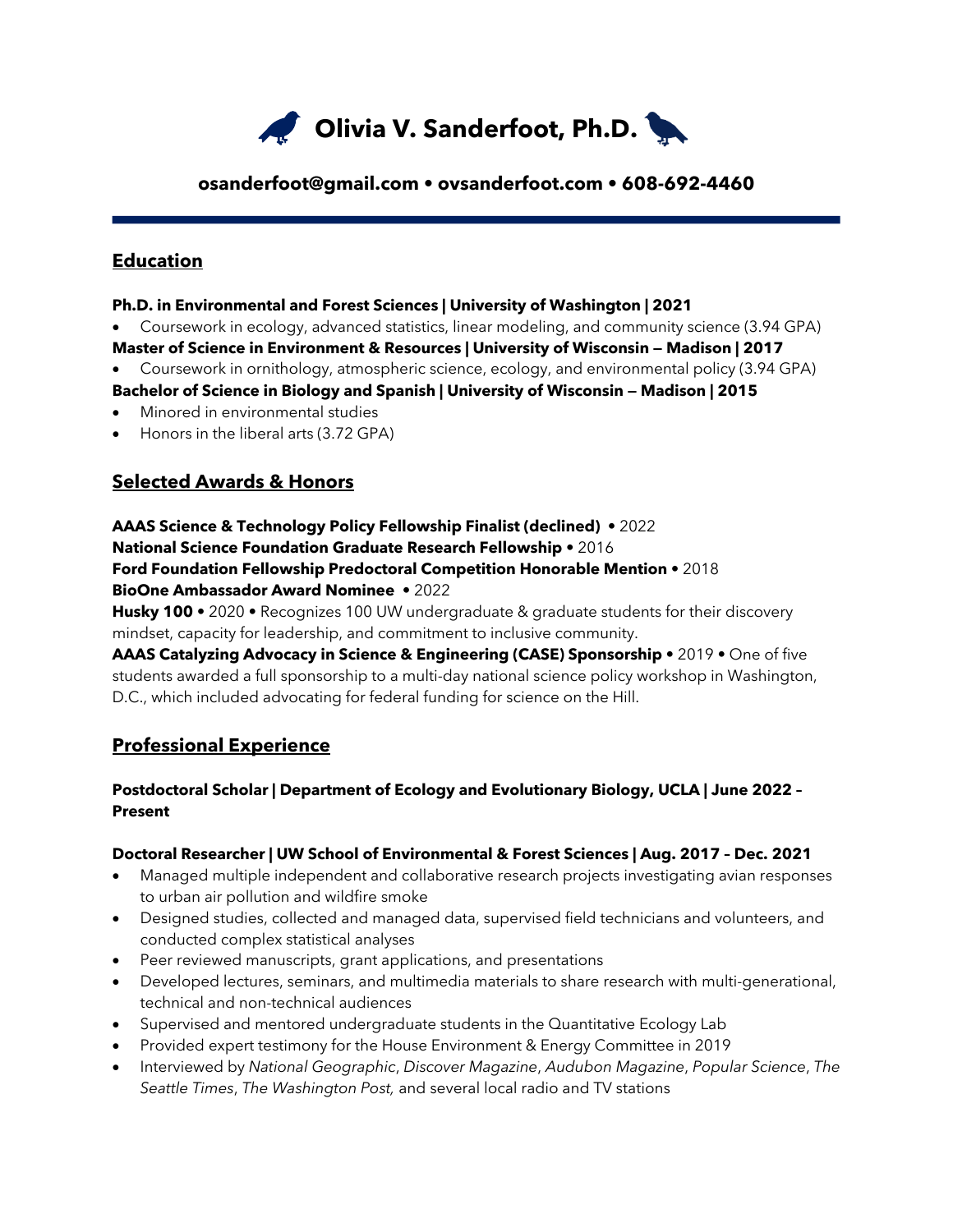#### **Project Coordinator | UW Lockdown Birding Study | Mar. 2020 – Dec. 2021**

- Launched a community science project to monitor birds during COVID-19 lockdowns
- Recruited and trained more than 850 volunteers from four states and British Columbia
- Created e-newsletters to share project updates with volunteers and other stakeholders

#### **Teaching Assistant, Introduction to Probability and Statistics | UW | Jan. 2020 – Mar. 2020**

- Supported curriculum development by writing lab assignments and quizzes
- Led a weekly lab section of 40 students
- Tutored students one-on-one during office hours
- Graded assignments and exams

#### **Research Assistant | UW College of the Environment | Jun. 2018 – Oct. 2019**

- Helped launch an international seabird research project in French Polynesia
- Collaborated on development of study design and sampling and survey protocols
- Coordinated and participated in a multi-week field season abroad

#### **Educator | Seattle Audubon Nature Camp | Jun. 2019 – Aug. 2019**

- Supported curriculum development by writing weekly lesson plans for each cohort of students and designing new games and activities for active and experiential learning
- Led small groups of students in nature-based educational activities and outdoor exploration

#### **Interim Director of Education | Madison Audubon Society | May 2017 – Aug. 2017**

- Oversaw all aspects of the organization's summer programming, which served over 500 children
- Developed new curricula on Wisconsin flora and fauna for children ages 3 to 15
- Collaborated with community partners to teach lessons and lead field trips

#### **Graduate Researcher | Nelson Institute for Environmental Studies | May 2015 – May 2017**

- Published M.S. thesis, a comprehensive topical review on the impacts of inhalation exposure to air pollution on birds
- Provided peer review of manuscripts, grant applications, and presentations
- Mentored undergraduate students

#### **Outreach Assistant, Energy Analysis and Policy Program | UW — Madison | May 2015 – Jul. 2016**

• Coordinated efforts to connect students, alumni, and other stakeholders

### **Communications Coordinator | NASA Air Quality Applied Sciences Team | May 2015 – May 2016**

• Wrote articles and created video content to share team's research with the public

#### **Student Programs Director | UW — Madison Office of Sustainability | May 2014 – May 2015**

- Collaborated with office staff, campus administration, and community partners to develop and implement campus-wide sustainability initiatives targeting student engagement
- Participated in strategic planning, managed interns and volunteers, and organized events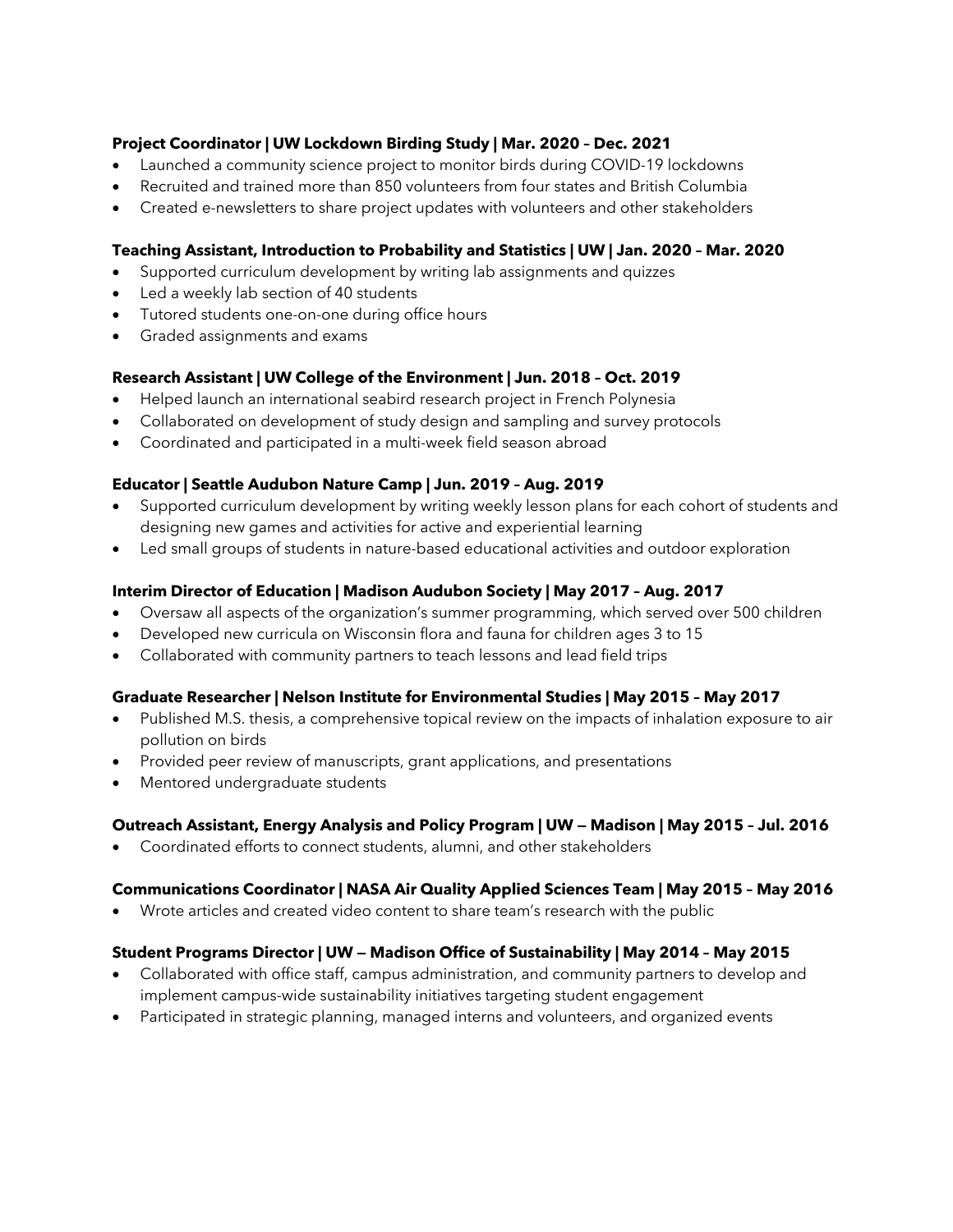## **Professional Service**

**Ad Hoc Journal Peer Review | Various publications\* | Jun. 2020 – Present** \*including *Biological Conservation*, *Global Biology & Biogeography*, and *Current Biology* **Senator | UW Graduate & Professional Student Senate | Oct. 2019 – Aug. 2020 Officer | UW School of Environmental & Forest Sciences Student Council | Nov. 2019 – Jun. 2020 Equity & Accountability Committee | UW Graduate & Professional Student Senate | Jan. 2018 – Mar. 2019**

## **Community Engagement**

**Volunteer | Seattle Audubon | Aug. 2017 – Present Leadership Team | Science-A-Thon | October 2021 Volunteer | Madison Audubon Society | Mar. 2015 – May 2017 Student Board Member | Friends of the Lakeshore Nature Preserve | Jan. 2013 – Apr. 2015** 

## **Publications**

Sanderfoot, O. V., Bassing, S. B., & Gardner, B. (in prep). **Large-scale bioacoustics survey demonstrates impact of weather and air pollution on biophony.**

- Sanderfoot, O. V., Kaufman, J. D., & Gardner, B. (in review). **Drivers of avian habitat use and detection of backyard birds in urban areas during COVID-19 lockdowns.**
- Sanderfoot, O. V., Bassing, S. B., Brusa, J. L., Emmet, R. L., Gillman, S. J., Swift, K., & Gardner, B. (2022). **A review of the effects of wildfire smoke on the health and behavior of wildlife**. *Environmental Research Letters*, 16(123003).
- Sanderfoot, O.V. (2021). **Fire, Smoke, and Song: Impacts of fine particulate matter on the health, behavior, and detection of birds and other wildlife.** (Order No. 28774248). Available from Dissertations & Theses @ University of Washington WCLP; ProQuest Dissertations & Theses Global. (2627362379).
- Sanderfoot, O. V., & Gardner, B. (2021). **Wildfire smoke affects detection of birds in Washington State.** *Ornithological Applications*, 123(3).\* \* selected as an "Editor's Choice"

Holloway, T., & Sanderfoot, O. V. (2019). **Intercontinental Air Pollution Transport: Links to Environmental Health.** *Encyclopedia of Environmental Health*, vol. 3, pp. 688–694.

Sanderfoot, O. V., & Holloway, T. (2017). **Air pollution impacts on avian species via inhalation exposure and associated outcomes.** *Environmental Research Letters*, 12(083002).\* \* selected as a "Highlight of 2017"

# **Other Writing**

- Sanderfoot, O. V., & Ryan, M. **A clean fuels standard is a win for our health and the wildlife that bring us joy**. *The Spokesman-Review*. March 23, 2021.
- Sanderfoot, O. V. Letter to the Editor: **Re "E.P.A. Plans Limit on Evidence Used for Health Rules."** *The New York Times*. November 12, 2019.
- Sanderfoot, O. V. Letter to the Editor: **Re "Interior's Plan for Softening Wildlife Shield."** *The New York Times*. July 24, 2018.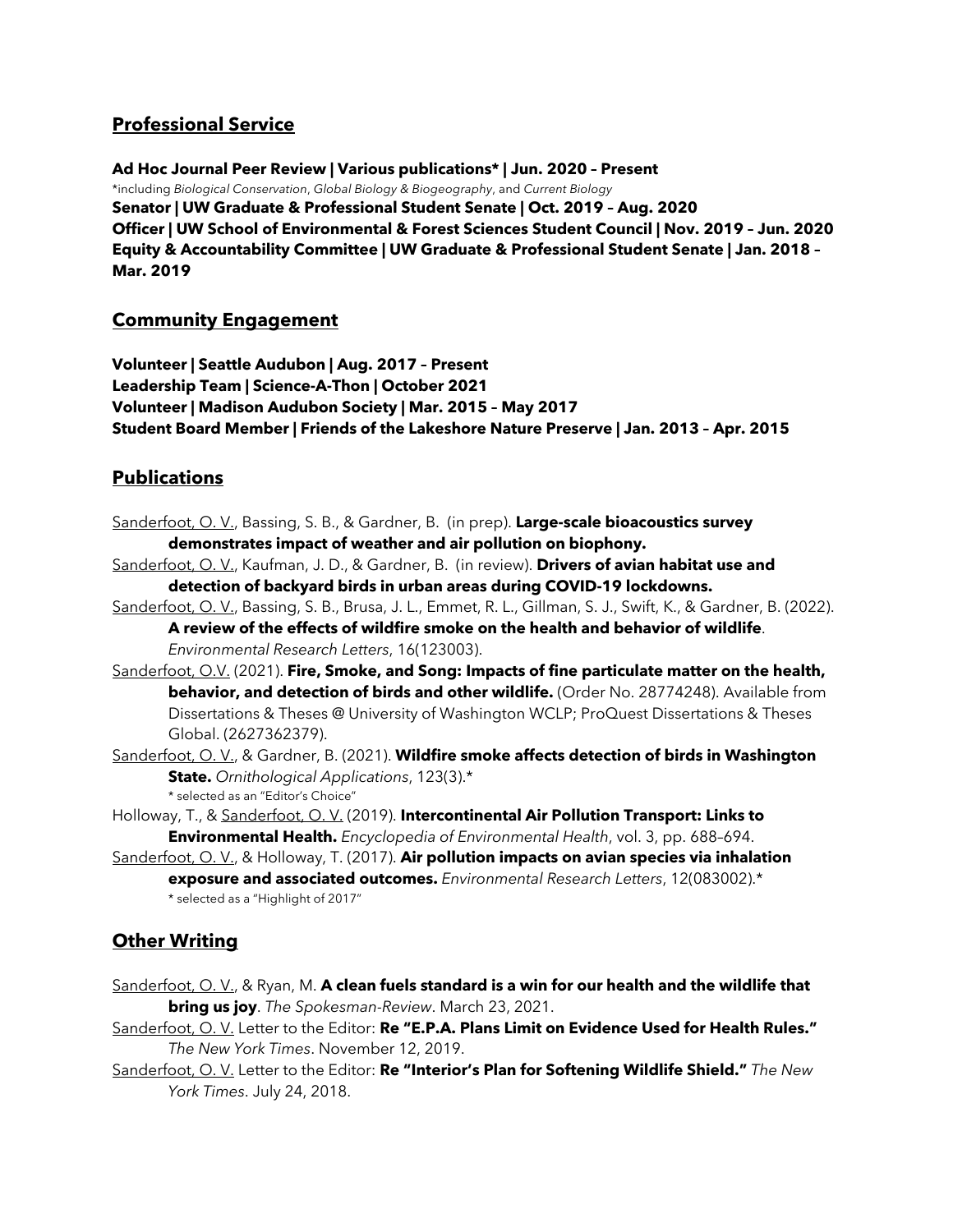## **Selected Talks**

- Sanderfoot, O. V. **Wildfires and animals in the age of megafires**. January 27, 2022. Forests, Fire, & Society: Past/Present/Future, UW School of Environmental & Forest Sciences. Seattle, WA. (Guest Lecture)
- Sanderfoot, O. V. **Wildlife ecology in the Pacific Northwest**. November 23, 2021. Sustaining Pacific Northwest Ecosystems, UW School of Environmental & Forest Sciences. Seattle, WA. (Guest Lecture)
- Sanderfoot, O. V. **Detecting birds in hazy skies: Effects of air pollution on bird observations**. November 5, 2021. UW School of Aquatic & Fishery Sciences. Seattle, WA. (Seminar)
- Sanderfoot, O. V., Schrimpf, M., Koper, N., & Gardner, B. **Effects of COVID-19 lockdowns on migratory and backyard birds: A review of research approaches and comparative results**. August 11, 2021. Joint Meeting of the American Ornithological Society and the Society of Canadian Ornithologists. (Conference Presentation)
- Sanderfoot, O. V. **Birding for Cleaner Skies: Leveraging community science to learn about how air pollution impacts birds**. May 25, 2021. Sun Prairie Rotary Club. Sun Prairie, WI. (Public Lecture)
- Sanderfoot, O. V. **Tuning Into Birdsong: The science and solace of birding**. May 11, 2021. Music, Birdsong, and the Limits of the Human, UW School of Music. Seattle, WA. (Guest Lecture)
- Sanderfoot, O. V. **Join the Flock! Learn how ornithologists use community science data and how to get involved**. April 3, 2021. King County Library System. Seattle, WA. (Public Lecture)
- Sanderfoot, O. V. **Canary in a Coal Mine, Revisited: Emerging evidence of air pollution as an overlooked threat to birds**. December 7, 2020. Washington Ornithological Society. Seattle, WA. (Public Lecture)
- Sanderfoot, O. V. **Song & Sky: Investigating air pollution impacts on bird communities**. July 9, 2020. Wildlife in the Modern World, UW School of Environmental & Forest Sciences. Seattle, WA. (Guest Lecture)
- Sanderfoot, O. V. **Impacts of air pollution on birds in a rapidly changing climate**. January 27, 2020. Wildlife in the Modern World, UW School of Environmental & Forest Sciences. Seattle, WA. (Guest Lecture)
- Sanderfoot, O. V. **Canary in the coal mine: Quantifying the impact of exposure to healthdamaging air pollutants on avian communities**. October 7, 2019. Biology & Conservation of Birds, UW School of Environmental & Forest Sciences. Seattle, WA. (Guest Lecture)
- Sanderfoot, O. V., & Gardner, B. **Smoke Signals: How elevated particulate levels during the wildfire season impacted bird observations in Washington State**. October 3, 2019. American Fisheries Society & The Wildlife Society Joint Conference. Reno, NV. (Conference Presentation)

## **Selected Symposia & Panels**

**The "Anthropause" as a natural experiment: Leveraging ornithological studies during COVID-19 lockdowns to develop conservation strategies for a post-pandemic world**. August 2022. Symposium at the 2022 International Ornithological Congress. (Co-organizer & Moderator) **A global review of the impacts of COVID-19 lockdowns on birds**. August 2022. Symposium at the 2022 International Ornithological Congress. (Co-organizer)